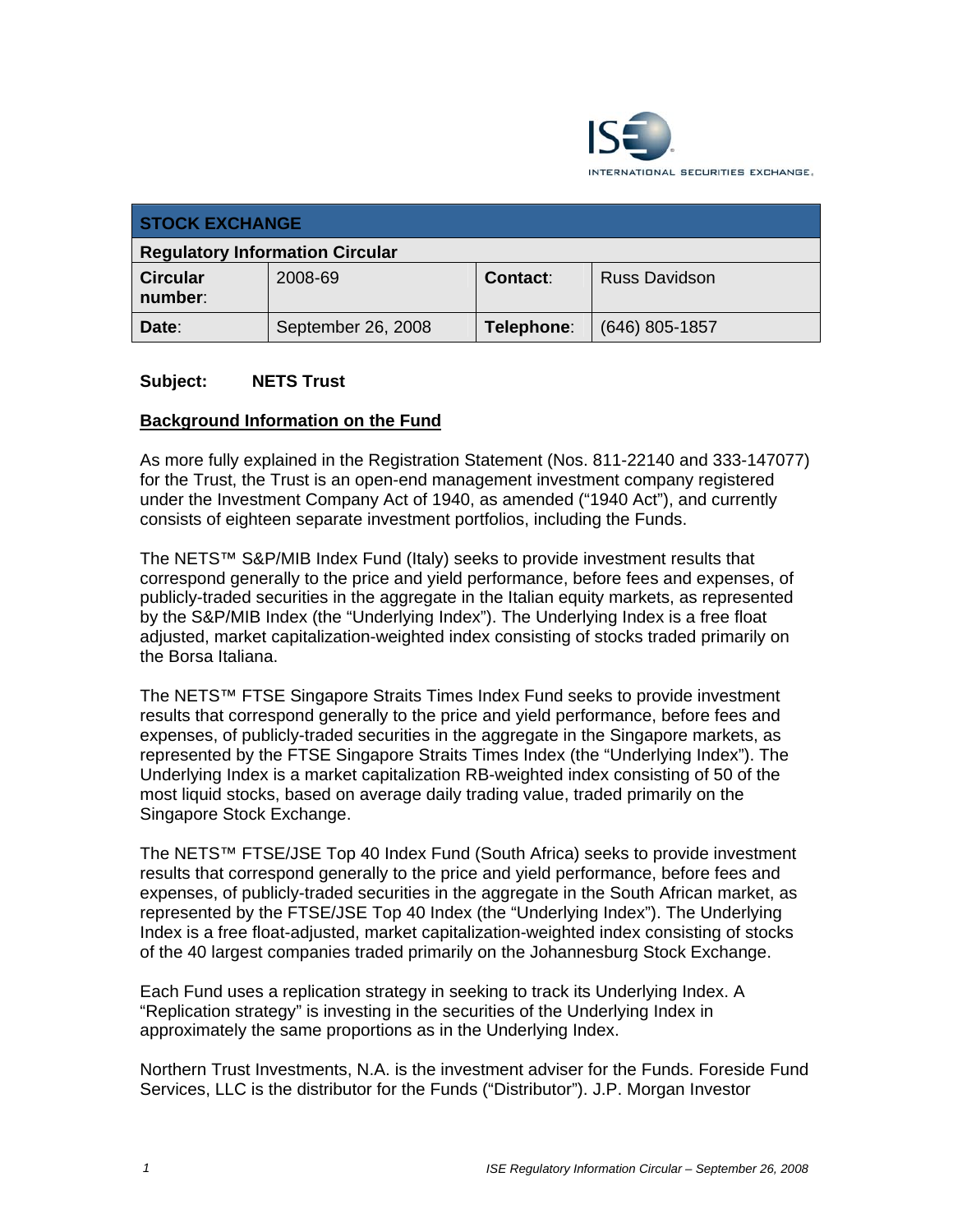Services Co. is the administrator for the Funds. JPMorgan Chase Bank, N.A. is the custodian and fund accounting and transfer agent for the Funds.

As described more fully in the Trust's prospectus ("Prospectus") and Statement of Additional Information ("SAI"), the Funds will issue and redeem shares on a continuous basis at their net asset value ("NAV") only in large blocks of 100,000 Shares (each a, "Creation Unit"). Creation Units will be issued and redeemed principally in-kind for securities included in the underlying index. Except when aggregated in Creation Units, the Shares may not be redeemed with the Funds.

Dividends from net investment income, if any, will be distributed to shareholders annually. Net capital gains, if any, will be distributed to shareholders at least annually. Dividends may be declared and paid more frequently.

The Depository Trust Company ("DTC") serves as securities depository for the Shares, which may be held only in book-entry form; stock certificates will not be issued. DTC, or its nominee, is the record or registered owner of all outstanding Shares.

The NAV per Share for each fund will be determined as of the close of trading (normally, 4:00 p.m. Eastern Standard Time ("ET")) on each day that the New York Stock Exchange is open for business (a "Business Day"). The NAV is calculated by dividing the value of the net assets of a Fund (i.e., the value of its total assets less total liabilities) by the total number of Shares outstanding, rounded to the nearest cent. NAV will be available from the Distributor and will also available to National Securities Clearing Corporation ("NSCC") participants through data made available from NSCC.

The Trust's registration statement describes the various fees and expenses for the Fund's Shares. For a more complete description of the Fund and the Index, visit www.netsetfs.com.

### **Purchases and Redemptions in Creation Unit Size**

Equity Electronic Access Members ("Equity EAMs") are hereby informed that procedures for purchases and redemptions of Shares in Creation Units are described in the Trust's Prospectus and Statement of Additional Information and that Shares are not individually redeemable but are redeemable only in Creation Unit aggregations or multiples thereof.

### **Principal Risks**

Interested persons are referred to the Prospectuses for a description of risks associated with an investment in the Shares. These risks include the risk that the Fund's return may not match the return of the Index for a number of reasons including the incursion by the Fund of operating expenses and costs not applicable to the Index. In addition, as noted in the Prospectus, the Shares may trade at market prices that may differ from their NAV. The NAV of the Shares will fluctuate with changes in the market value of the Fund's holdings. The market prices of the Shares will fluctuate in accordance with changes in NAV as well as the supply and demand for the Share.

#### **Exchange Rules Applicable to Trading in the Shares**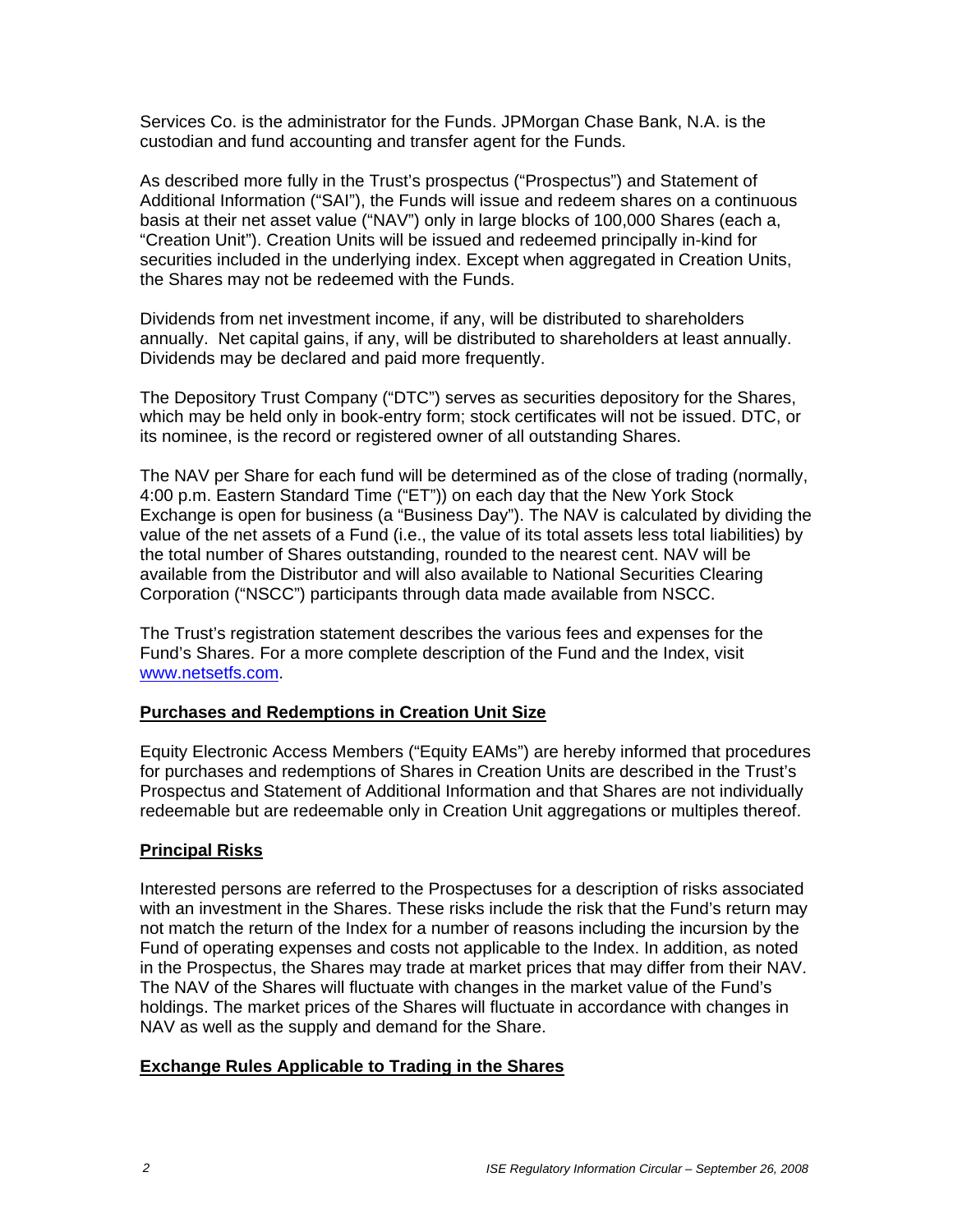The Shares are considered equity securities, thus rendering trading in the Shares subject to the Exchange's existing rules governing the trading of equity securities.

## **Trading Hours**

The Shares will trade on ISE between 9:00 a.m. and 4:00 p.m. ET.

Equity EAMs trading the Shares during the Pre-Market Session are exposed to the risk of the lack of the calculation or dissemination of underlying index value or intraday indicative value ("IIV"). For certain derivative securities products, an updated underlying index value or IIV may not be calculated or publicly disseminated in the Pre-Market hours. Since the underlying index value and IIV are not calculated or widely disseminated during Pre-Market hours, an investor who is unable to calculate implied values for certain derivative securities products during Pre-Market hours may be at a disadvantage to market professionals.

## **Trading Halts**

ISE will halt trading in the Shares of a Trust in accordance with ISE Rule 2101(a)(2)(iii). The grounds for a halt under this Rule include a halt by the primary market because it stops trading the Shares and/or a halt because dissemination of the IIV or applicable currency spot price has ceased, or a halt for other regulatory reasons. In addition, ISE will stop trading the Shares of a Trust if the primary market de-lists the Shares.

### **Delivery of a Prospectus**

Pursuant to federal securities laws, investors purchasing Shares must receive a prospectus prior to or concurrently with the confirmation of a transaction. Investors purchasing Shares directly from the Fund (by delivery of the Deposit Amount) must also receive a prospectus.

Prospectuses may be obtained through the Distributor or on the Fund's website. The Prospectus does not contain all of the information set forth in the registration statement (including the exhibits to the registration statement), parts of which have been omitted in accordance with the rules and regulations of the SEC. For further information about the Fund, please refer to the Trust's registration statement.

### **Exemptive, Interpretive and No-Action Relief Under Federal Securities Regulations**

The Commission has issued letters dated November 21, 2005 and October 24, 2006 (together, the "No-Action Letters") granting exemptive, interpretive and no-action relief from certain provisions of and rules under the Securities Exchange Act of 1934 for exchange-traded funds listed and traded on a registered national securities exchange that meet certain criteria. The Fund qualifies for the relief granted in the No-Action Letters, a description of which follows.

### **Regulation M Exemptions**

Generally, Rules 101 and 102 of Regulation M prohibit any "distribution participant" and its "affiliated purchasers" from bidding for, purchasing, or attempting to induce any person to bid for or purchase any security which is the subject of a distribution until after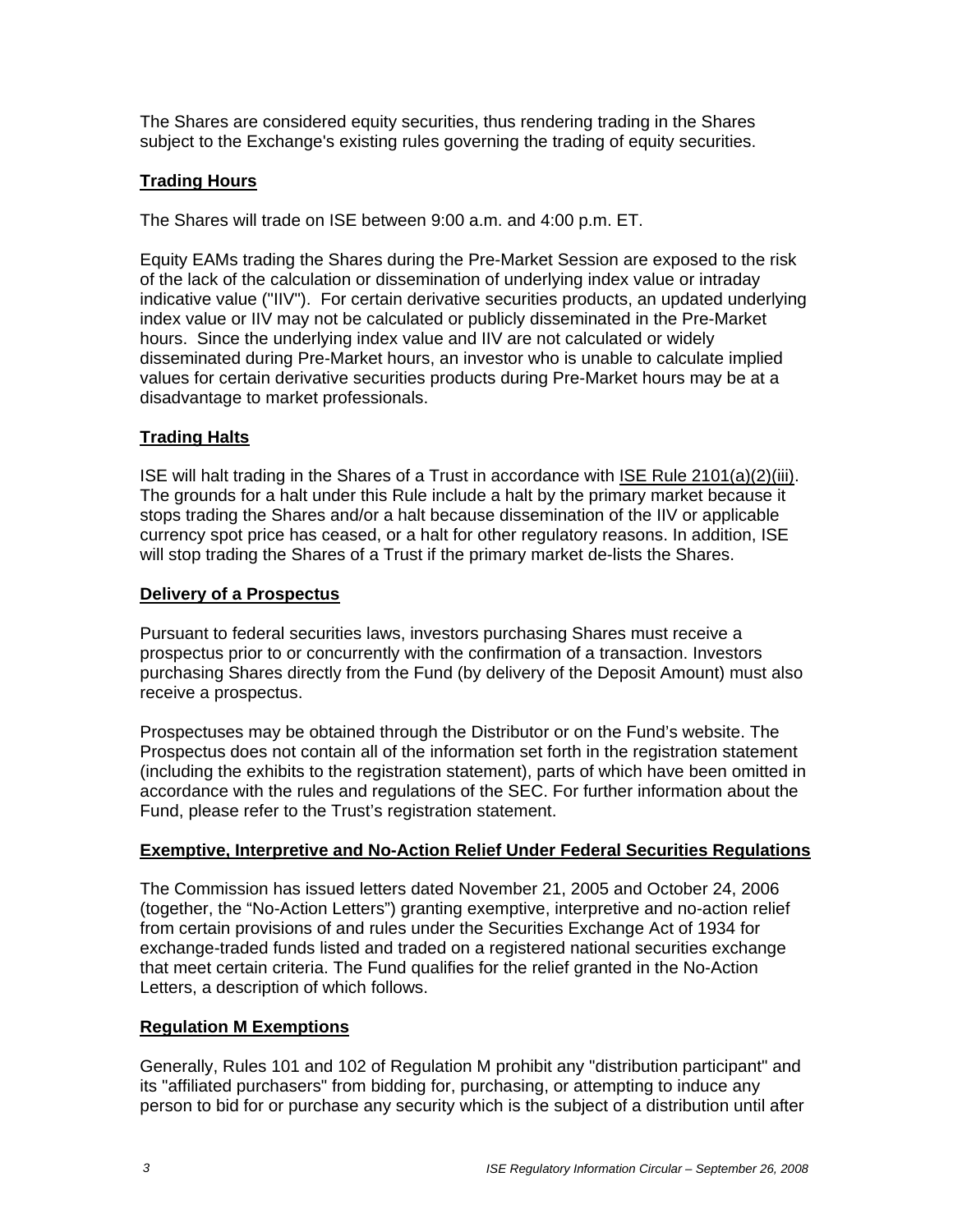the applicable restricted period, except as specifically permitted in Regulation M. The provisions of the Rules apply to underwriters, prospective underwriters, brokers, dealers, and other persons who have agreed to participate or are participating in a distribution of securities.

The Commission issued a No-Action Letter by which persons participating in a distribution of shares of a fund may engage in secondary market transactions in such shares during their participation in such a distribution, despite the requirements of from Rule 101 under Regulation M. In addition, the SEC has permitted persons who may be deemed to be participating in the distribution of shares of a fund (i) to purchase securities for the purpose of purchasing creation unit aggregations of fund shares and (ii) to tender securities for redemption in Creation Unit Aggregations. Further, the Commission has clarified that the tender of fund shares to the Fund for redemption does not constitute a bid for or purchase of any of the Funds' securities during the restricted period of Rule 101. The Commission has issued a No-Action Letter to paragraph (e) of Rule 102 under Regulation M which allow the redemption of fund shares in creation unit aggregations during the continuous offering of shares.

## **Customer Confirmations for Creation or Redemption of Fund Shares (SEC Rule 10b-10)**

Broker–dealers who handle purchases or redemptions of Fund shares in Creation Units for customers will be permitted to provide such customers with a statement of the number of Creation Unit Aggregations created or redeemed without providing a statement of the identity, number and price of shares of the individual securities tendered to the Fund for purposes of purchasing creation unit aggregations ("Deposit Securities") or the identity, number and price of shares to be delivered by the Trust to the redeeming holder ("Redemption Securities"). The composition of the securities required to be tendered to the Fund for creation purposes and of the securities to be delivered on redemption will be disseminated each business day and will be applicable to requests for creations or redemption, as the case may be, on that day. This exemptive relief under Rule 10b-10 with respect to creations and redemptions is subject to the following conditions:

- i. Confirmations to customers engaging in creations or redemptions must state that all information required by Rule 10b-10 will be provided upon request;
- ii. Any such request by a customer for information required by Rule 10b-10 will be filed in a timely manner, in accordance with Rule 10b-10(c);
- iii. Except for the identity, number and price of shares of the component securities of the Deposit Securities and Redemption Securities, as described above, confirmations to customers must disclose all other information required by Rule 10b-10(a).

## **SEC Rule 14e-5**

The Commission has permitted any person acting as a dealer-manager of a tender offer for a component security of fund (1) to redeem fund shares in creation unit aggregations from the issuer that may include a security subject to such tender offer and (2) to purchase fund shares during such tender offer. In addition, a No-Action has been issued under Rule 14e-5 states that if a broker-dealer acting as a dealer-manager of a tender offer for a security of the Fund purchases or arranges to purchase such securities in the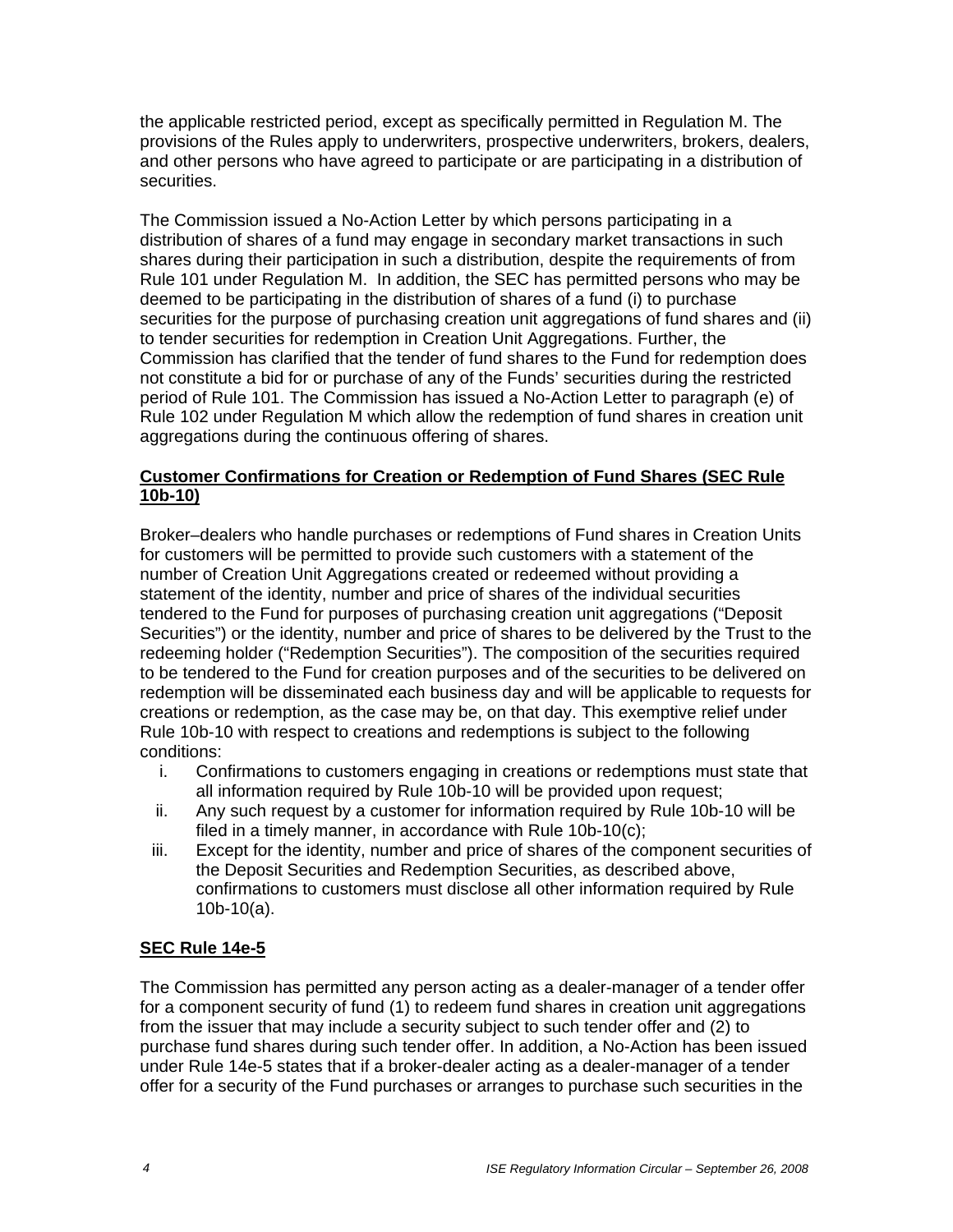secondary market for the purpose of tendering such securities to purchase one or more creation unit aggregations of shares, it must be made in conformance with the following:

- i. such bids or purchases are effected in the ordinary course of business, in connection with a basket of 20 or more securities in which any security that is the subject of a distribution, or any reference security, does not comprise more than 5% of the value of the basket purchased; or
- ii. purchases are effected as adjustments to such basket in the ordinary course of business as a result of a change in the composition of the underlying index; and
- iii. such bids or purchases are not effected for the purpose of facilitating such tender offer.

## **Section 11(d)(1); SEC Rules 11d1-1 and 11d1-2**

Section 11(d)(1) of the Act generally prohibits a person who is both a broker and a dealer from effecting any transaction in which the broker-dealer extends credit to a customer on any security which was part of a new issue in the distribution of which he participated as a member of a selling syndicate or group within thirty days prior to such transaction. The Commission has clarified that Section 11(d)(1) does not apply to broker-dealers that are not authorized participants (and, therefore, do not create creation unit aggregations) that engage in both proprietary and customer transactions in shares of a fund in the secondary market, and for broker-dealer authorized participants that engage in creations of creation unit aggregations. This relief is subject to specific conditions, including the condition that such broker-dealer (whether or not an authorized participant) does not, directly or indirectly, receive from the fund complex any payment, compensation or other economic incentive to promote or sell the shares of a fund to persons outside the fund complex, other than non-cash compensation permitted under NASD Rule 2830 (I)(5)(A), (B) or (C). See letter dated November 22, 2005 from Brian A Bussey, Assistant Chief Counsel, SEC Division of Market Regulation, to Barclays Global Investors, N.A., dated November 22, 2005. The Commission has issued a No-Action Letter under Section 11(d)(1) of the Act states that broker-dealers may treat shares of a fund, for purposes of Rule 11d1-2, as "securities issued by a registered open-end investment company as defined in the Investment Company Act" and thereby extend credit or maintain or arrange for the extension or maintenance of credit on shares that have been owned by the persons to whom credit is provided for more than 30 days, in reliance on the exemption contained in the rule.

### **SEC Rule 15c1-5 and 15c1-6**

The Commission has issued a No-Action letter with respect to Rule 15c1-5 and Rule 15c1-6 as to the required disclosure of control by a broker or dealer with respect to creations and redemptions of fund shares and secondary market transactions therein.

**This Regulatory Information Bulletin is not a statutory Prospectus. Equity EAMs should consult the Trust's Registration Statement, SAI, Prospectus and the Fund's website for relevant information.**